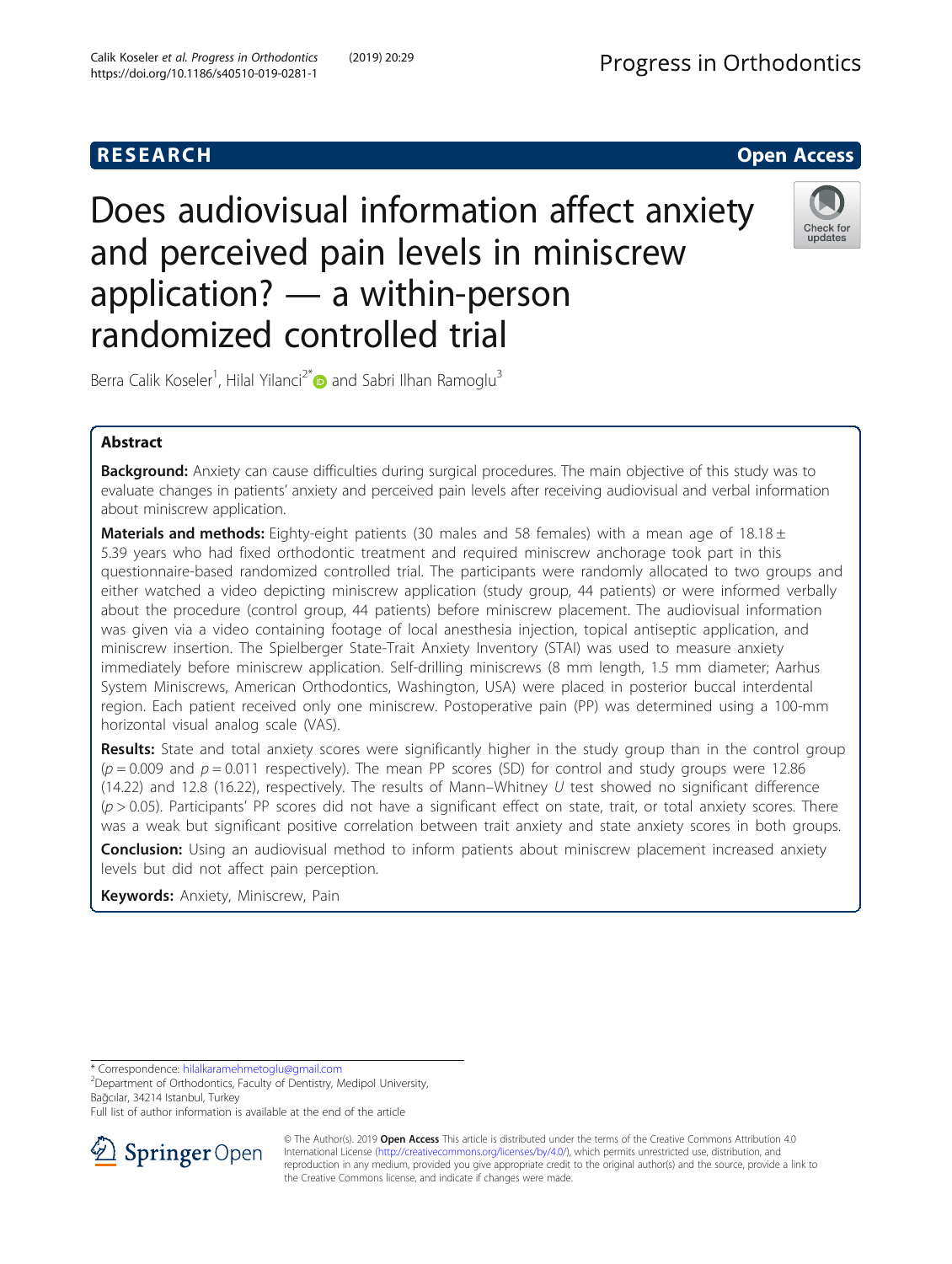### Introduction

One of the main problems faced by both clinicians and patients in dental procedures is anxiety [\[1](#page-5-0)]. It is a complex emotion affected by many factors such as gender, age, socioeconomic status, negative dental experiences, and parental dental anxiety, to name a few  $[2-4]$  $[2-4]$  $[2-4]$  $[2-4]$ .

Anxious patients are less cooperative during dental procedures, more prone to delay or cancel their appointments, and are usually unsatisfied with dental treatment [[5,](#page-5-0) [6\]](#page-5-0). In addition, dental care of these patients is challenging for dentists because they may become irritated and frustrated during procedures. As a result, clinicians may also become stressed and take longer to perform operations [[7,](#page-5-0) [8\]](#page-5-0).

There are several self-assessment questionnaires for dental anxiety; however, some of these focus on general dental procedures [\[9,](#page-5-0) [10](#page-5-0)]. The Spielberger State-Trait Anxiety Inventory (STAI) was created to measure anxiety in adolescents and is applicable for use in an orthodontic study because it poses no specific scenarios [\[11](#page-5-0)]. It is a self-reported questionnaire comprising two scales for measuring state anxiety and trait anxiety. State anxiety refers to how a person feels in times of fear or danger and is temporary. Trait anxiety refers to a personality characteristic and is stable throughout a person's life. Total anxiety is determined as the sum of state and trait anxiety scores [[12\]](#page-5-0).

Previous research reported that state anxiety levels in patients awaiting orthodontic treatment are high, but normalize within the first year [[13\]](#page-5-0). Yildirim et al. [[14](#page-5-0)] stated that patients' dental anxiety and state anxiety scores were high before orthodontic treatment, but decreased after 3 months as patients became familiar with their orthodontists and orthodontic treatments. In contrast, a previous study reported that patients who had been treated with extra-oral orthodontic appliances for one year had higher state anxiety levels [\[15](#page-5-0)].

For biomechanical reasons, miniscrew anchorage is an essential element of a treatment plan, but surgical procedures such as orthognathic surgery or miniscrew application are associated with pain expectancy and are cited as a major source of anxiety [[16,](#page-5-0) [17](#page-5-0)]. Patients' knowledge about the importance of temporary anchorage devices may help to decrease pain expectancy and anxiety.

Providing information before a medical procedure allows patients to understand what to expect, and this may reduce their anxiety levels and stress [\[18\]](#page-5-0). Information can be given verbally (written or oral), audiovisually, or through combinations of these modalities  $[11, 19]$  $[11, 19]$  $[11, 19]$  $[11, 19]$ . A previous study reported that adolescent orthodontic patients believed that information provided in a multimedia format might be more helpful to reduce their anxiety because they could predict what would actually happen [\[20\]](#page-5-0). Wright et al. [\[21](#page-5-0)] suggested that verbal information combined with detailed written information during early orthodontic treatment had favorable effects on patients' compliance but did not affect

patients' treatment-related anxiety levels. However, Srai et al. [[11](#page-5-0)] showed that giving combined multimedia and verbal information or verbal information alone regarding the bonding procedure did not reduce anxiety levels significantly.

The aim of this study was to evaluate the effects of providing verbal or audiovisual information on patients' anxiety levels before miniscrew application. The null hypothesis was that there would be no difference in anxiety and pain levels when either of the methods is used.

#### Materials and methods

Ethical approval was obtained from the Clinical Research Ethics Committee of Bezmialem University in Istanbul, Turkey (No. 2017/12). This prospective and randomized controlled trial evaluated anxiety levels of patients who were given verbal or multimedia-based information before miniscrew placement. This questionnaire-based longitudinal study was carried out at the Bezmialem Vakif University Dentistry Faculty Orthodontic Department.

The study included 88 patients (30 males and 58 females) with a mean age of  $18.18 \pm 5.39$  years. They were recruited from among patients who were in the active phase of fixed orthodontic treatment and were prescribed miniscrew applications based on the need for additional anchorage. Exclusion criteria were (i) prior miniscrew placement, (ii) requiring more than one miniscrew insertion, (iii) requiring assistance to read Turkish, and (iv) refusal to participate in the study. Participants were randomly allocated into either the control  $(n = 44)$  or study group  $(n = 44)$  based on their date of miniscrew procedure. Participants in the control group received verbal information, whereas those in the study group received multimedia information in the form of a video of a patient undergoing miniscrew application. The participants and orthodontists who performed the miniscrew insertions were blinded to group assignments.

All procedures were performed by orthodontists under infiltrative local anesthesia with slightly less than one quarter of the anesthetic cartridge. The sterile implant was carried with a screwdriver. Self-drilling miniscrews (8 mm length, 1.5 mm diameter; Aarhus System Miniscrews, American Orthodontics Washington, USA) were placed in posterior buccal interdental region according to recommended guidelines with no incision or soft tissue removal from the attached gingival prior to insertion. Patients were instructed to maintain good oral hygiene, and no analgesic or antibiotics were prescribed postoperatively.

The audiovisual information was provided with a video that was recorded at the Bezmialem Vakif University Orthodontic Clinic. The video was 1 min and 42 s in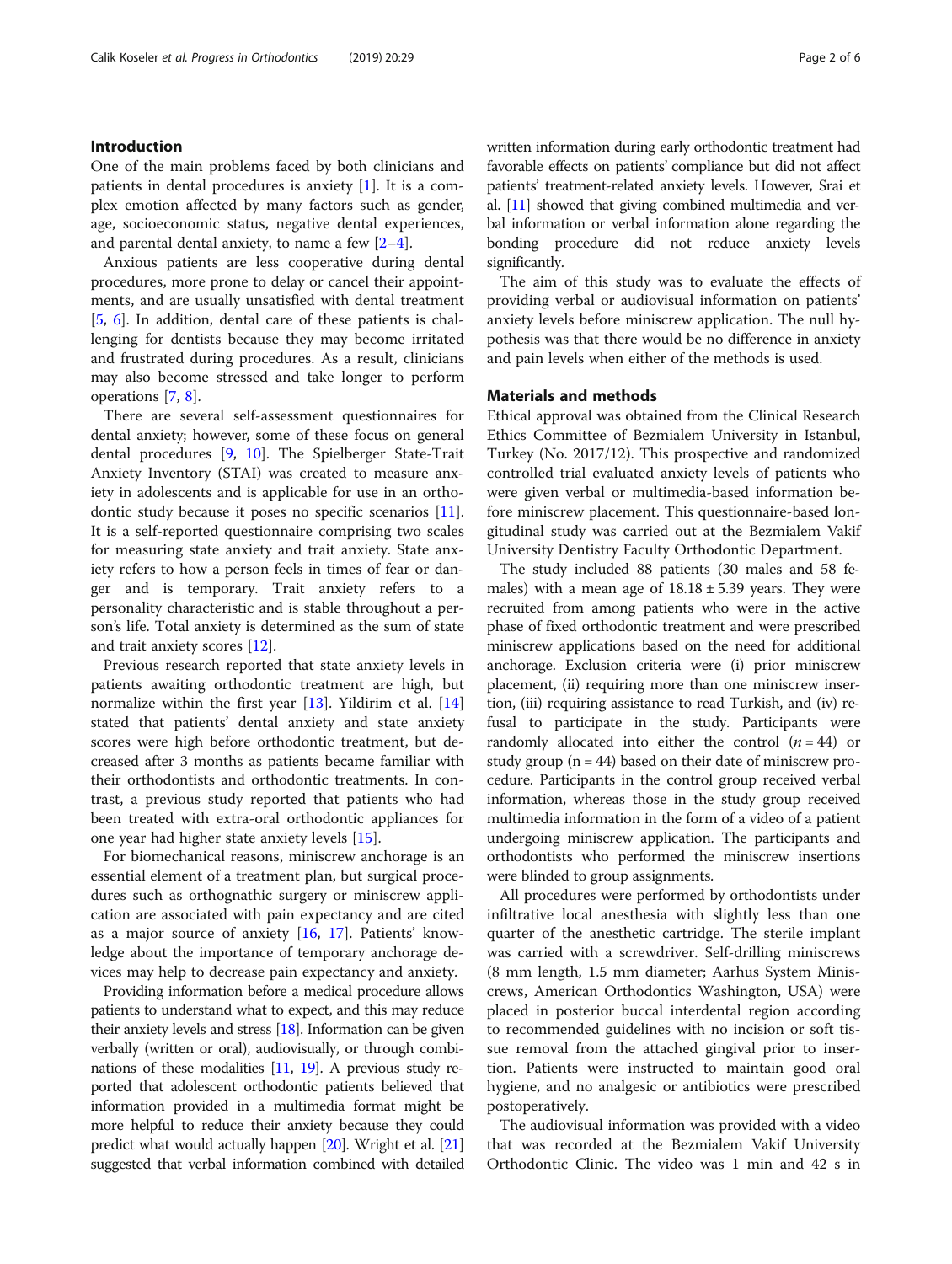length and contained no subtitles or written information. The video showed the procedures of local anesthesia injection, antisepsis with topical application, and miniscrew insertion.

The script of the verbal information was as follows:

First, local anesthetic will be injected. After the injection, an antiseptic solution will be applied. A miniscrew 8 mm in length and 1.5 mm in diameter will be inserted with a screwdriver.

Patients were provided audiovisual or verbal information by the same researcher (BCK) before miniscrew application and patient anxiety levels were determined using the Spielberger STAI just prior to the procedure [\[12](#page-5-0)]. The Turkish version of the questionnaire, which was validated and adapted to the Turkish population by Oner and LeCompte [[22](#page-5-0)], was used. The state anxiety scale (STAI-S) contains 20 statements asking how patients feel at that moment, with respondents rating anxiety from one ("not at all") to four ("very much so"). The trait anxiety scale (STAI-T) also poses 20 questions to which respondents rate anxiety from one ("almost never") to four ("almost always") to assess how the subject usually feels, and scores for each subscale range between 20 and 80. The researcher informed patients how to fill out the questionnaire, and written instructions were also added to each questionnaire.

After miniscrew placement, postoperative pain (PP) was assessed with a 100-mm horizontal visual analog scale (VAS). The scale ranged from 0 to 10, with 0 meaning "no pain at all" and 10 meaning "the worst imaginable pain." Patients were instructed to draw a line perpendicular to the VAS line at the point that expressed their pain severity after miniscrew insertion.

#### Statistical analysis

Statistical analysis was performed using IBM SPSS Statistics v.23 software (IBM SPSS, Chicago). The normality of anxiety score results was evaluated using Shapiro–Wilk test. Age and gender of the patients were analyzed with chi-square and Fisher's exact test. Student's t test was used to compare median state, trait, and total anxiety scores between the study and control groups. Pearson correlation analysis was used to determine the linear relationship between anxiety and pain, and a  $p$  value  $<0.05$  was considered significant. Power analysis was performed to determine the minimum number of samples in each group. The necessary sample size to be included in each group was 41 (power: 0.80, α: 0.05). We decided that  $44$ patients in each group would be suitable for the purposes of this study.

#### Results

The participants were recruited between October 2014 and September 2017, and 95 patients filled out the questionnaire. Seven patients were excluded from the analysis because they did not completely fill out the questionnaire. Therefore, 88 patients (30 males and 58 females; mean age  $18.18 \pm 5.39$ ) were included in the study.

Demographic information about the patients is shown in Table 1. The mean age (SD) of control and study groups were 17.84 (4.91) and 18.52 (5.86), respectively. There was no significant difference in mean age and sex distribution between groups ( $p > 0.05$ ).

The mean state, trait, and total anxiety scores of the control and study groups are shown in Table [2.](#page-3-0) There was no significant difference in trait anxiety scores between the groups. In the study group, state and total anxiety scores were significantly higher than in the control group ( $p = 0.009$  and  $p = 0.011$ , respectively).

The mean PP scores (SD) for control and study groups were 12.86 (14.22) and 12.8 (16.22), respectively. The results of Mann-Whitney  $U$  test showed no significant difference ( $p > 0.05$ ). Therefore, the null hypothesis was partially rejected (Table [3\)](#page-3-0).

The mean PP score (SD) for males and females in the control group were 14.08 (16.06) and 12.35 (13.62), respectively. The results of the Mann–Whitney test revealed no statistically significant difference between female and male patients in the control  $(p = 0.389)$  or study group ( $p = 0.736$ ). There was also no statistically significant difference in anxiety scores between female and male patients in either group (Table [4\)](#page-3-0).

Pearson correlation coefficients between anxiety and PP scores are shown in Table [5.](#page-4-0) No correlation was found between anxiety and PP scores in either group

Table 1 Comparison of patients' demographic data

| <b>I WATE</b> I COMPANISON OF PARCHIES ACHIOGRAPHIC GARD |                    |       |                |  |  |  |
|----------------------------------------------------------|--------------------|-------|----------------|--|--|--|
| Control group (n:44)                                     | Study group (n:44) |       |                |  |  |  |
| 17.84 (4.91)                                             | 18.52 (5.86)       | 960.5 | 0.950          |  |  |  |
|                                                          |                    |       | n <sup>b</sup> |  |  |  |
| 13 (29.5%)                                               | 17 (38.6%)         | 0.809 | 0.500          |  |  |  |
| 31 (70.5%)                                               | 27 (61.4%)         |       |                |  |  |  |
|                                                          |                    |       |                |  |  |  |

 $SD$  standard deviation,  $n$  number of samples

 $^a$ Mann–Whitney U test

b<sub>Fisher's exact test</sub>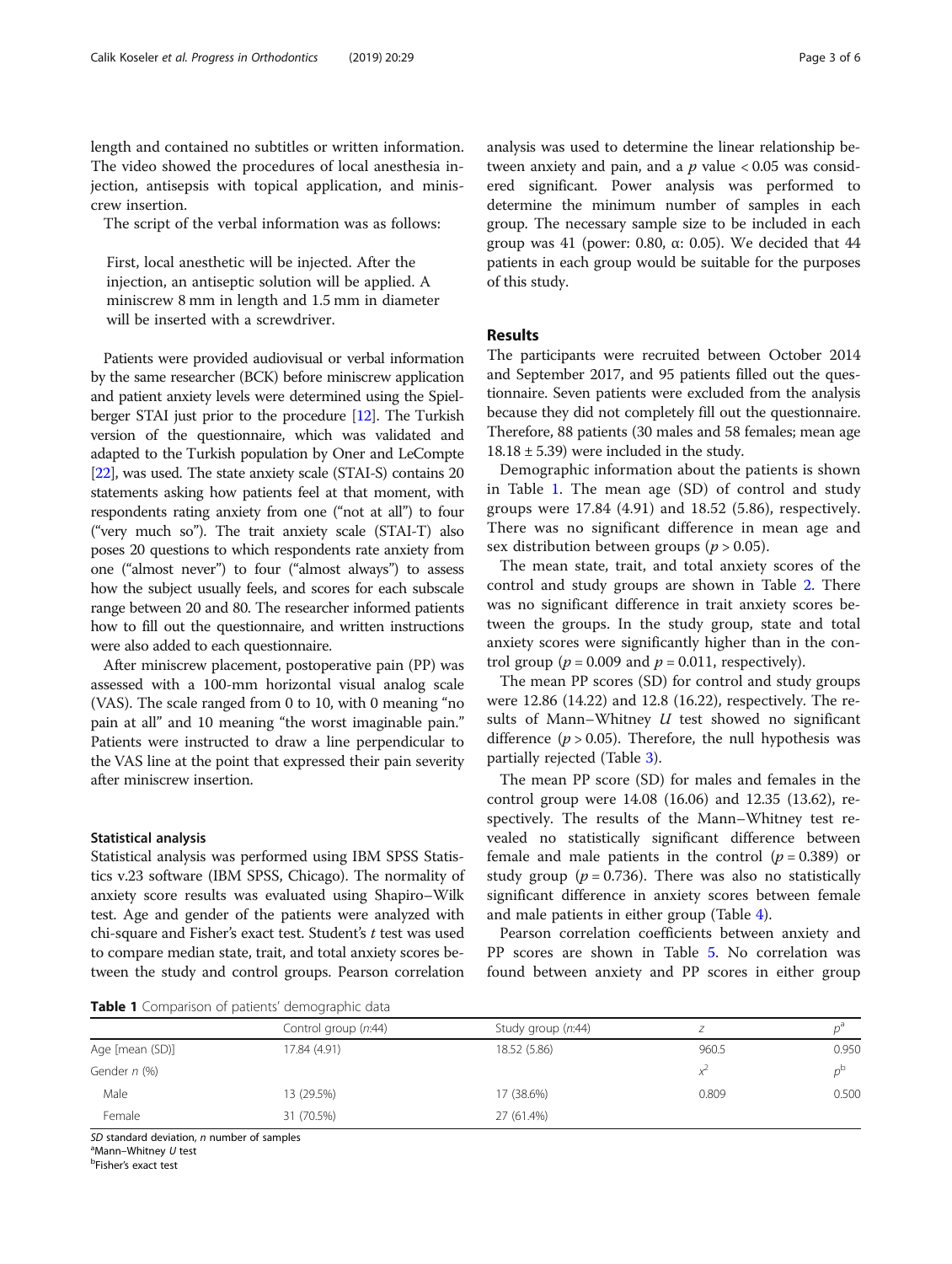<span id="page-3-0"></span>Table 2 Evaluation of anxiety scores between the groups

|               | Control group | Study group   |       | $p^a$    |
|---------------|---------------|---------------|-------|----------|
|               | Mean (SD)     | Mean (SD)     |       |          |
| State anxiety | 40.36 (9.98)  | 46.39 (11.09) | 2.678 | $0.009*$ |
| Trait anxiety | 38.18 (8.14)  | 40.68 (7.3)   | 1.516 | 0.133    |
| Total anxiety | 78.55 (15.39) | 87.07 (15.4)  | 2.596 | $0.011*$ |

\*Significant at  $p < 0.05$ , SD standard deviation

<sup>a</sup>Student's t test

 $(p > 0.05)$ . State, trait, and total anxiety scores were not associated with participants' PP.

Trait anxiety was significantly associated with state anxiety in both groups ( $p < 0.05$ ) (Table [6](#page-4-0)). *r* values for the study and control groups were 0.377 and 0.436, respectively, indicating a weak positive correlation.

### **Discussion**

Despite the fact that miniscrew placement is a simple procedure, patients can feel uncomfortable because the procedure is somewhat invasive. We hypothesized that showing the full procedure to patients in a video would reduce anxiety and perceived pain to a greater degree than verbal information. Therefore, we evaluated state and trait anxiety levels before miniscrew placement and pain after miniscrew placement. According to our results, the null hypothesis is rejected.

The state and total anxiety levels in the study group were significantly higher than those of the control group. This indicates that providing video-based information before miniscrew application increases state anxiety levels. This was an unexpected result, because we reasoned that watching the procedure would be more informative than having the procedure explained verbally and may therefore decrease anxiety levels. However, our findings indicate that it had the opposite effect. In contrast, Srai et al. [[11\]](#page-5-0) reported that providing additional audiovisual information regarding the bonding procedure significantly reduced state anxiety levels, but the reductions were not clinically important. The difference between these two studies might be related to the procedures. Anxiety levels may be reduced by watching a

Table 3 Evaluation of postoperative pain scores between groups

|                  | n    | Minimum Maximum Mean | (SD)             | 95%            |                      | $p^{\rm a}$ |
|------------------|------|----------------------|------------------|----------------|----------------------|-------------|
| Control<br>group | 44 0 | 50                   | 12.86<br>(14.22) | 17.2           | $8.5 - -0.218$ 0.827 |             |
| Study<br>group   | 44 0 | 66                   | 128<br>(16.22)   | $7.8-$<br>17.7 |                      |             |

 $SD$  standard deviation,  $n$  number of samples  $^a$ Mann–Whitney  $U$  test

noninvasive bonding procedure, while this might not apply for miniscrew application.

In the present study, there was no statistically significant difference in anxiety scores between the female and male patients in either group. Many authors have reported that dental anxiety [[23\]](#page-5-0) or state anxiety [[24\]](#page-5-0) is more common in women than men. In contrast, other studies have shown no relationship between gender and dental or state/trait anxiety levels [[11,](#page-5-0) [13](#page-5-0), [14\]](#page-5-0). These conflicting findings may be associated with cultural differences among the study populations.

The VAS is a 10-cm horizontal linear scale and has been used in many previous studies [[25](#page-5-0)–[27](#page-5-0)]. It was selected for pain assessment because it is a simple and reliable scale for evaluating dental pain [[28\]](#page-5-0). However, it is not practical to standardize pain because patients might have different pain tolerance levels [\[29\]](#page-5-0).

PP scores (SD) for study and control groups were 12.8 (16.22) and 12.86 (14.22) respectively, and no significant difference was found between two groups. These scores were also lower than those found in other studies; Prabhat et al. [\[23\]](#page-5-0) reported that a mean PP score of 27.51 (3.41) for miniscrew insertion. Pithon et al. [\[30\]](#page-5-0) reported a PP score of 3.03 (2.30) after inserting miniscrews under infiltrative local anesthesia with slightly less than one quarter of the anesthetic cartridge, whereas Parabhat et al. [[23](#page-5-0)] inserted the miniscrews after application of topical anesthesia. Discrepancies in PP scores may result from different anesthetic techniques or the amount of anesthetic used; alternatively, providing information prior to miniscrew application might affect the pain perceived by patients.

**Table 4** Evaluation of anxiety and postoperative pain scores according to gender

|                    | Control group |               |                      | Study group   |               |                      |
|--------------------|---------------|---------------|----------------------|---------------|---------------|----------------------|
|                    | Mean (SD)     |               | D                    | Mean (SD)     |               |                      |
|                    | Male          | Female        |                      | Male          | Female        |                      |
| State anxiety      | 38.77 (9.54)  | 41.03 (10.24) | $0.369$ <sup>a</sup> | 44.47 (12.36) | 47.59 (10.26) | $0.499$ <sup>a</sup> |
| Trait anxiety      | 35.54 (6.45)  | 39.29 (8.61)  | $0.816^a$            | 40.35 (6.84)  | 40.89 (7.69)  | 0.166 <sup>a</sup>   |
| Total anxiety      | 74.31 (12.95) | 80.32 (16.17) | $0.45^{\text{a}}$    | 84.82 (17.52) | 88.48 (14.08) | $0.241$ <sup>a</sup> |
| Postoperative pain | 14.08 (16.06) | 12.35 (13.62) | 0.389 <sup>b</sup>   | 8.47 (9.55)   | 15.52 (18.94) | $0.736^{b}$          |

SD standard deviation, PP postoperative pain<br><sup>a</sup>Independent *t* test

<sup>a</sup>Independent *t* test<br><sup>b</sup>Mann–Whitney *U* test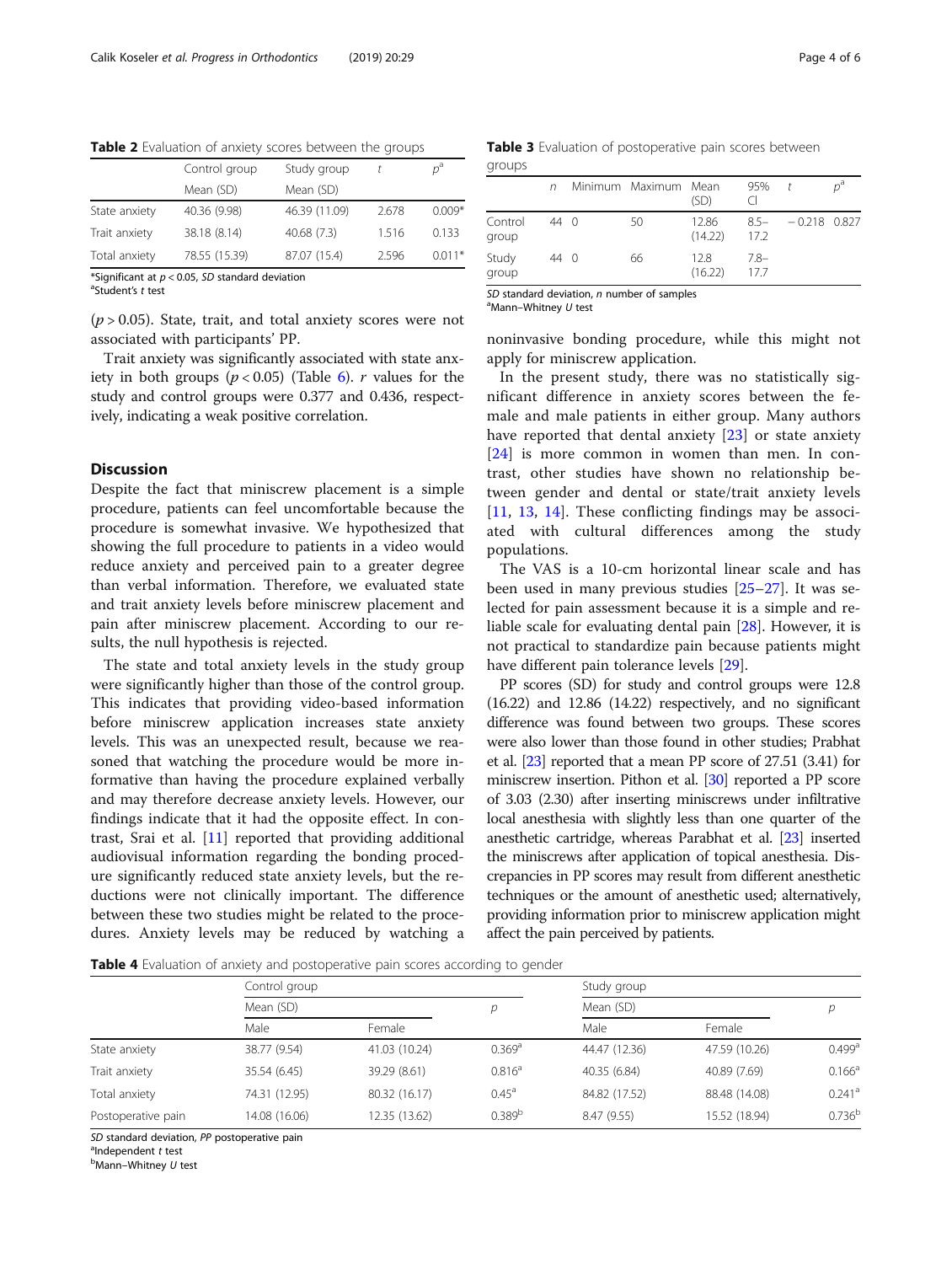<span id="page-4-0"></span>Table 5 Relationship between anxiety and PP scores

| PP score      | Control group |       | Study group |       |
|---------------|---------------|-------|-------------|-------|
|               |               |       |             |       |
| State anxiety | 0.238         | 0.12  | 0.064       | 0.68  |
| Trait anxiety | $-0.024$      | 0.877 | 0.19        | 0.217 |
| Total anxiety | 0.141         | 0.36  | 0.136       | 0.378 |

Table 6 Pearson correlation analysis of trait anxiety and state anxiety

| State<br>anxiety | Control group |          | Study group |          |
|------------------|---------------|----------|-------------|----------|
|                  |               |          |             |          |
| Trait anxiety    | 0.436         | $0.003*$ | 0377        | $0.012*$ |

\*Significant at  $p < 0.05$ 

<sup>a</sup>Pearson correlation analysis

features such as relaxing music, light and color effects, and portrayals of patients appearing calm, which may have a favorable effect on the viewer's mood.

#### Conclusion

According to the results of this study, verbal and audiovisual information had similar effects on pain perception. However, the audiovisual method caused more anxiety. The reasons for these results should be investigated to better determine how verbal and audiovisual information affect patients and how they should be presented in order to provide the most comfortable experience possible.

#### Abbreviations

PP: Postoperative pain; STAI: Spielberger State-Trait Anxiety Inventory; STAI-S: State anxiety scale; STAI-T: Trait anxiety scale; VAS: Visual Analog Scale

#### Acknowledgements

None.

#### Funding

None.

#### Availability of data and materials

Authors are not sharing their data in order to respect the privacy of the participants.

#### Authors' contributions

SIR designed the study. BCK conducted the questionnaire, drafted the manuscript, and performed the data collection. HY revised the manuscript. All authors read and approved the final manuscript.

#### Ethics approval and consent to participate

Ethical approval was obtained from the Clinical Research Ethics Committee of Bezmialem University in Istanbul, Turkey (No. 2017/12).

#### Consent for publication

Not applicable.

#### Competing interests

The authors declare that they have no competing interests.

#### Publisher's Note

Springer Nature remains neutral with regard to jurisdictional claims in published maps and institutional affiliations.

#### Author details

<sup>1</sup> Private Practice, Istanbul, Turkey. <sup>2</sup> Department of Orthodontics, Faculty of Dentistry, Medipol University, Bağcılar, 34214 Istanbul, Turkey. <sup>3</sup>Department of Orthodontics, Faculty of Dentistry, Altınbaş University, Istanbul, Turkey.

PP postoperative pain

Pearson correlation analysis

High pain expectancy during insertion of a miniscrew might be associated with high levels of anxiety. Anxious people tend to exaggerate pain and fear [\[31](#page-5-0)], and the relationship between pain and anxiety has been reported in several clinical studies [\[32,](#page-5-0) [33](#page-5-0)]. Canakci et al. [\[34\]](#page-5-0) reported that anxious patients were more likely to present high pain responses. In contrast, Vallerand et al. [\[35\]](#page-5-0) reported that providing information about the postoperative period before the procedure significantly increased pain relief without higher analgesic consumption. Kazancıoğlu et al. [[24](#page-5-0)] demonstrated that providing written information about third molar extraction surgery preoperatively might reduce perceived pain. By contrast, in the present study, no correlation was found between anxiety scores and PP scores in both groups.

In the present study, Pearson correlation analysis revealed a significant association between patients' underlying trait anxiety and their state anxiety, with  $r$  values of 0.377 and 0.436 for the study and control groups, respectively. These results suggest that if a patient has high trait anxiety, their state anxiety after being informed by verbal or audiovisual methods is likely to remain high regardless of how they are informed. In contrast, Srai et al. [[11](#page-5-0)] also found a significant relationship between underlying trait anxiety and state anxiety, but determined that only 18.7% of the state anxiety was affected by underlying trait anxiety and group allocation. Also, Nigam et al. [\[36](#page-5-0)] found that 24% of children with high levels of general anxiety showed high levels of dental anxiety. Furthermore, 56% of children exhibited an association between high dental anxiety and moderate levels of general anxiety. These conflicting results might be due to the multidimensional and multifactorial nature of anxiety.

The personality and attitude of the healthcare provider also have a considerable impact on patients' experiences. A limitation of this study was that different (but all experienced) orthodontists performed the miniscrew insertions. In addition, the procedure was carried out under local anesthesia. The injection itself may also cause stress and anxiety; however, in this study, it was accepted as a step of the miniscrew procedure and not evaluated separately. This may be considered a limitation of the study. In further research, videos providing information about surgical procedures may incorporate anti-anxiety